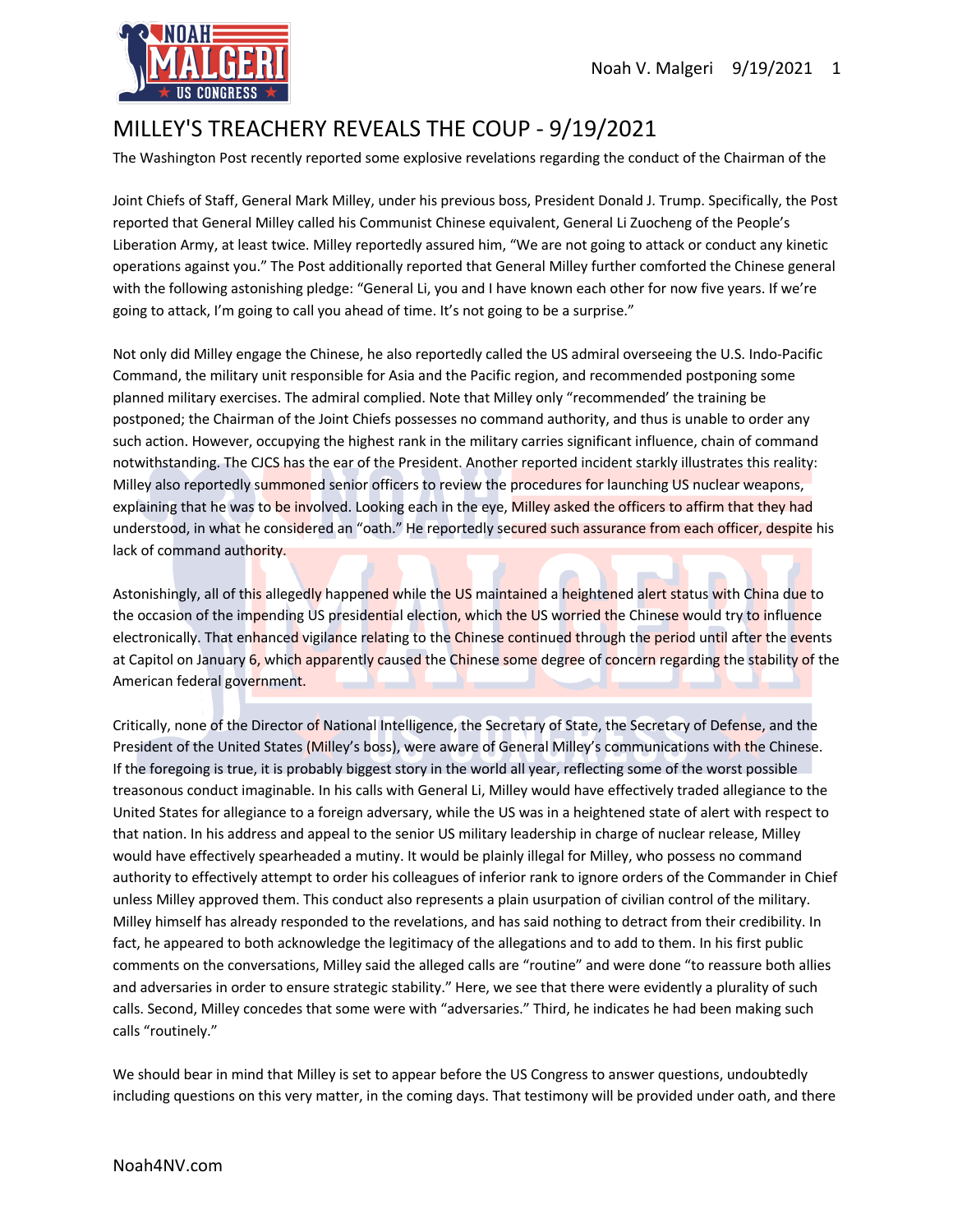

are certainly records of such calls. Therefore, Milley can do little else but to admit to the occurrence of such calls if they took place. Therefore, he is forced to do the only thing he can: to double down, and plead, quite astonishingly, that the calls in question were somehow legitimate. He will derive some comfort and cover from the fact that he knows the government-media complex will nearly uniformly back his outrageous defense. The fact that he mentioned other calls tells me that he understands he will be asked about the prevalence of such calls before Congress, and therefore is here attempting to get in front of the story by pretending there is nothing to hide, since such conduct was quite conventional. Of course, that is nonsense.

When discussing similar scenarios taking place in foreign countries, we general refer to such conduct as a "coup" or perhaps a "putsch." We are naturally reluctant to invoke such language when discussing our own government, because we take great comfort in the presumption that such affairs are impossible in the United States. In a world seemingly gone mad, we jealously guard the sanctity of whatever comforts we may have.

Plainly stated, however, if true, Milley's conduct amounts to a coup attempt. Of course, coups are never perpetrated by one person acting alone. When the coup is primarily conducted by civilian elements, it is critical to recruit sufficient military personnel to ensure the military cannot or will not be employed by the existing regime to repel the coup. Milley would appear to occupy such a role in the present scenario.

My opinion is that the allegations regarding Milley are consistent with what know for certain about General Milley, and thus are likely authentic. As I have said consistently over the course of my campaign for US Congress, the citizens of the United States presently find themselves the victims of a massive coup, nominally directed at the removal of Donald J. Trump from office through fabricated evidence supporting false claims, and later through the robbery of an election. As I have written and stated previously, I believe China was plainly involved in the election coup of November 2020. Insofar as Donald Trump was the people's representative and choice, the coup was against both Trump and the American citizenry.

The consequences of Milley's actions are quite chilling. Imagine the following, terrifying scenario: Seizing the truly unique opportunity of the situation to achieve a long-term goal, after Milley assures the Communists that we were not going to attack them without warning, China executes a long-planned military invasion of the nation of Taiwan. President Trump then decides to send US troops, sea and/or air assets, perhaps along with other coalition-nation troops, to Taiwan to aid in its defense. A young soldier on his way to Taiwan as a part of the deployment steels himself for the uncertainty he is about to encounter, but reassures himself with the thought of providing vital aid to a free country attempting to avoid totalitarian takeover. Little does he know that true to his word, Milley has already called the Communists, and alerted them to the plans. The Chinese are waiting for our soldier, and obliterate his transport before it has a chance to land in Taiwan.

## "WHITE RAGE" MILLEY MUST FACE CONSEQUENCES

It is clear that Milley must face consequences for his treachery. If an enlisted soldier had done anything remotely approaching this level of betrayal, he or she would rightly be vilified in the media and would immediately be courtmartialed, convicted, and would likely be sentenced to life in prison or perhaps even death. Why should the outcome be any different for Milley? It should not. I have heard some commentators call for the formation of some form of investigative commission with the Congress. Although such a commission may be appropriate to investigate the scope and extent of the apparent coup attempt, insofar as it relates to Milley and his consequences, it is a terrible idea. It will only invite a media circus, politicization, grandstanding, and critically: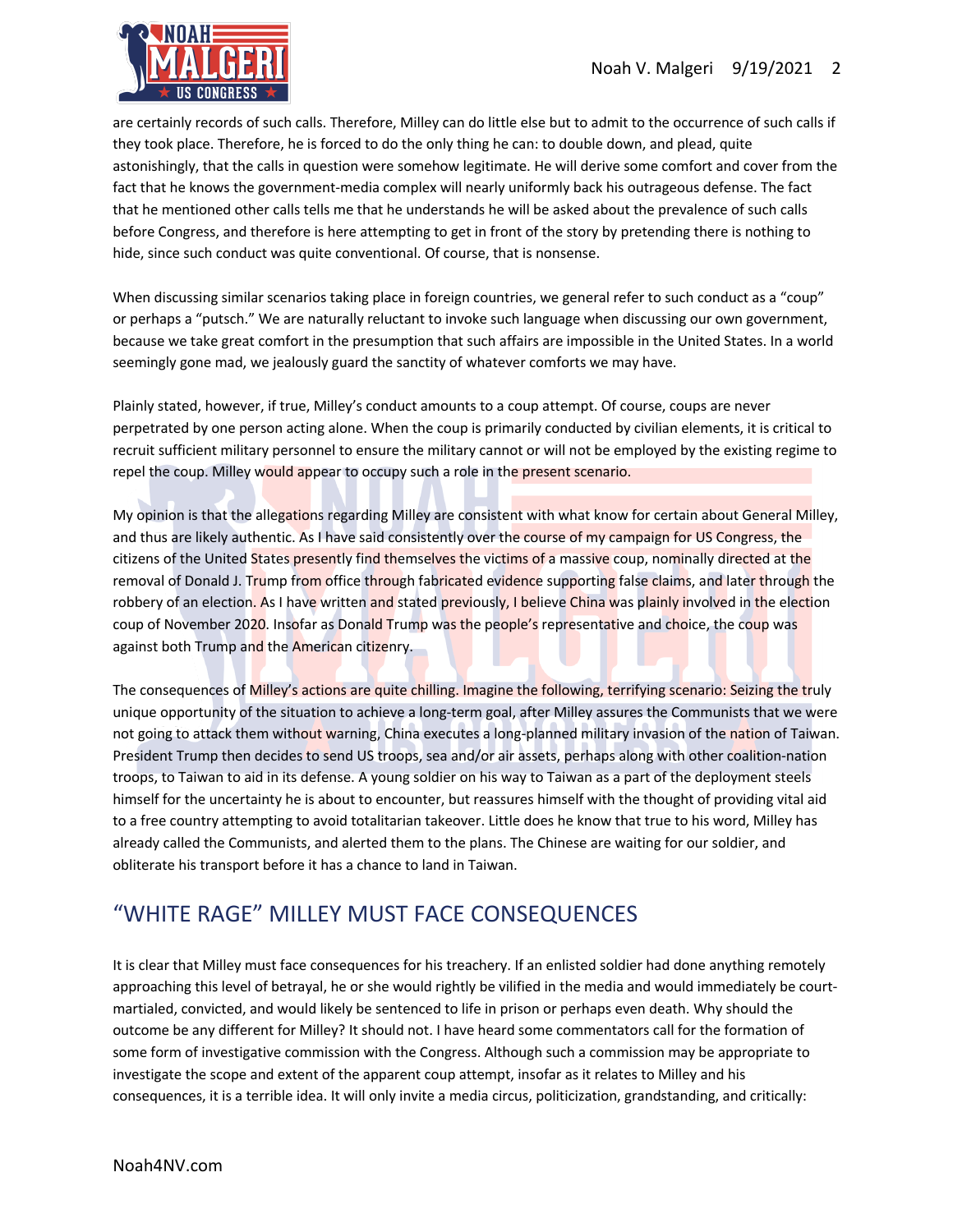

massive and dangerous delay. That will give the Chinese and their American co-conspirators opportunity to pivot, react, deflect, and adjust course. This must be avoided.

The media should be reporting the story, not driving it. Any political commission would serve no legitimate purpose any more effectively than the military justice apparatus already in place. As I can attest as a former Army JAG prosecutor, the United States military enjoys a robust and fair law enforcement and military justice system. We can be confident that an enlisted soldier accused of such offenses would be subject only to such process, and the same should be applied to Milley. Further, the relevant facts don't appear to require an extensive investigation, and the military justice process is designed to dispose of straightforward matters quickly. As noted, all relevant calls will have been recorded or transcribed, and all relevant meetings would have involved highranking officers readily scheduled for testimony.

Critically, however, Milley must be suspended from all duties pending the outcome of the process. If true, the allegations show that Milley represents a clear and present danger to the United States. Outrageously, fake president Joe Biden has determined to keep him on and indicated he has "complete confidence" in Milley. This

indicates fairly conclusively to me, that fake president Joe is likely a part of any coup (after all, as I have written, the Chinese likely played an indispensable role installing Joe through stealing the election). Assuming, then, that Milley is court-martialed, what could he be charged with? There are likely several articles under the Uniform Code of Military Justice which with Milley could be charged, but let's consider one. Article 106a of UCMJ describes the crime of Espionage. That article basically states that any soldier who, with intent that it is to be used to the advantage of a foreign nation, communicates to any foreign government information relating to the national defense, is guilty of Espionage. The article further provides that if the information communicated concerns nuclear weaponry, early warning systems, retaliation against large scale attack, war plans, or any other major element of defense strategy, the accused "shall be punished by death or such other punishment as a courtmartial may direct." Espionage is a capital offense, and, the facts alleged and perhaps admitted appear to support the charge.

## UGLY REALITY REVEALED US CONCHR

This (most recent) embarrassment from "white rage" Milley reveals pretty clearly an incredible truth: China is running the current administration. But why? Why did Milley sell out his country, countrymen, comrades, and integrity to China? (It is helpful to first understand some important context. I recommend readers first read my recent piece on the Afghanistan withdrawal by way of background.)

Here is the explanation: Members of the global aristocracy enjoy the same lifestyle no matter which country they live in: the lives of Chinese elite are the same as American as British as Japanese as Saudi as Russian, etc. Therefore, the elite will support whichever global, dominant power which ensures the most power, prosperity, privilege, longevity and security for their families into the future. Once China offers them a better deal, from that perspective, than the current, US-led world order, they will do everything in their power to ensure Chinese hegemony, no matter what the cost to the serfs. The aristocracy themselves are only concerned with the long game for their own family dynasties.

I propose that is exactly what we are observing and what explains the current upside-down world we now reluctantly occupy. Once initiated, the progression of the transition of power from an existing power (the US) to a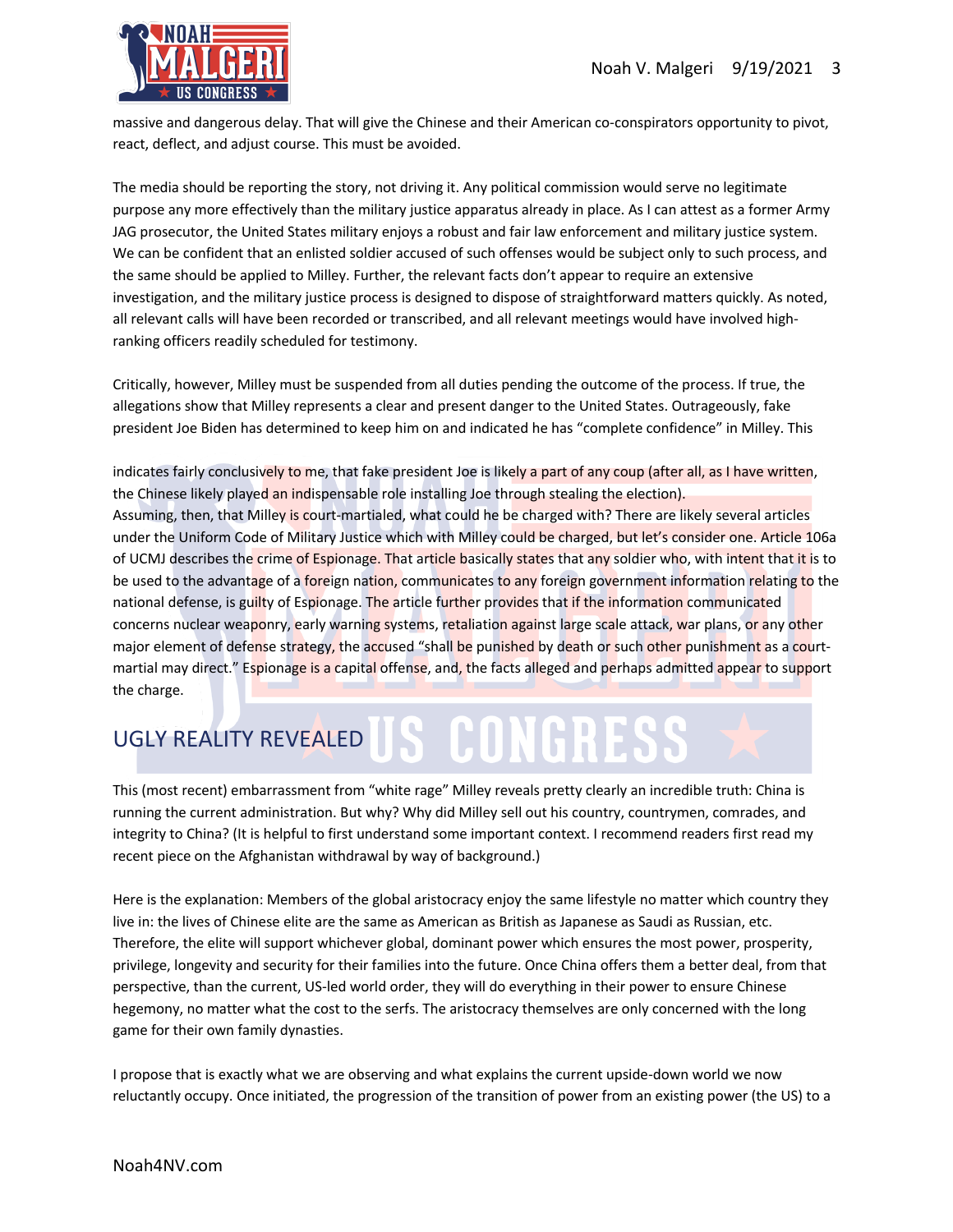

successor (China), becomes an accelerating cascade. As members of the elite "middle management" tier, such a Biden, Milley, Fauci, Blinken, etc., begin to appreciate that the transition effort is underway, they scramble to demonstrate their loyalty to the successor regime in ever more strident and aggressive manners. They do this in order to ingratiate themselves with the incoming ruling class and secure favorable placement and treatment in the new regime. This process accelerates as more and lower-level traitors see the process taking shape, and as the field of aspirants becomes more crowded, their efforts at achieving distinction become more aggressive to get noticed. Milley is a prime example of this phenomenon.

Thus, the process of transition accelerates, implicitly and explicitly encouraged by the successor regime. This process is particularly attractive to those members of "middle-management" who do not come from or possess bona fide elite credentials, but find themselves in positions valuable to the burgeoning transition. They appreciate that they can leverage their exploitation of those positions to obtain place in the new elite system. This may well describe Milley.

Such is the brilliance of the Chinese approach: they understood that to destroy their only obstacle to global dominance (the US-led Western system), they need only appropriate and co-opt the elites therein. Everything flows from that. As the famous Chinese general, Sun Tzu tell us: "The supreme art of war is to subdue the enemy without fighting."

## GOOD NEWS

But there is some good news: this process can be halted. The elites know that they have not yet reached the critical tipping point at which their success is inevitable. The only advantage the free people of the world enjoy today is the only one we ever will: resistance in numbers. That advantage can still be relied upon to deliver victory

so long as our resolve holds. But the first, indispensable step is cultivating general understanding of the process at work. As people with open eyes, it is incumbent upon us to use that knowledge to make others aware of the gravity of the current situation to the best of our abilities. Civil disobedience will play a prominent role, as will aggressive exercises of federalism. Both may even prompt constitutional crises. But no success can be achieved with exposing the process. The elites understand this; this is why we now see such aggressive, applications of censorship. The only way the elites can succeed in delivering control to the successor regime is by hiding their work. We have all heard: "The greatest lie the Devil ever told is that he does not exist."

One important point: as the process of transition proceeds, the cost of mass resistance increases with each passing week and day (as we can see in the case of Australia, where the process has advanced somewhat further than in the US. Australia is a useful picture of what we will become if we don't change our course). In other words, it is cheaper and less disruptive to resist today than tomorrow, and so on.

So, what does all this mean? In addition to spreading the truth, each of us needs to make a decision on how we will respond when tyranny arrives on our doorstep. Whether this be at your child's school, at your workplace, at your university or college, with your friends or family, each must decide now how far he or she will be pushed without drawing a line and saying "no further." Because when tyranny visits your threshold, it will be too late to make a rational decision. What is your children's freedom worth to you? What can you do, today, to tip the likelihood of victory ever so slightly to the advantage of the free?